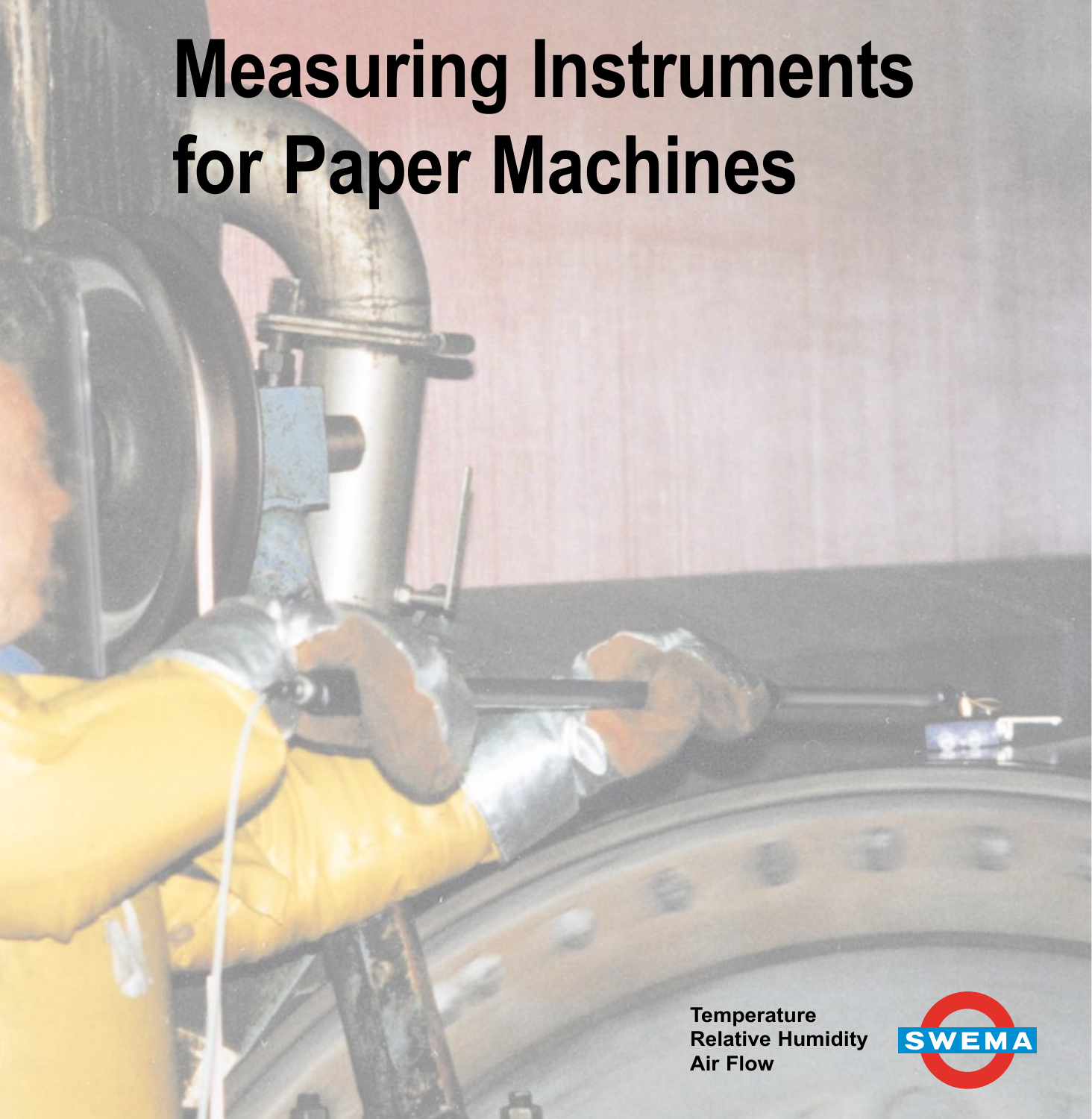# **INSTRUMENT** TEMPERATURE, HUMIDITY, AIR FLOW

## **Temperature Humidity Air Flow**



Temperature ONLY! SwemaTemp 20 is a display instrument for temperature and connects to SWT 315.



Temperature, Humidity and ventilation.  $Swema$  3000 is a powerful instrument that can connect a temperature, humidity or ventilation probe. There are four models, all with data storing and logging functions.

It is easy to transfer data to a computer and create a diagram in a spreadsheet.

764.200 Swema 3000

764.201 Swema 3000d with inbulit barometer and a Type K connector for Thermo couple temperature

764.202 Swema 3000md with inbulit barometer, Type K connector and -300....+1.500 Pa differential pressure sensor for air.

764.203 Swema 3000mdH+ with inbulit barometer, Type K connector and ±8000 Pa differential pressure sensor for air



SWT 315, measuring surface temperature of a drying cylinder. A 10m extension cable connects to a Swema 3000 or SwemaTemp 20.



www.swema.com swema@swema.se Tel. +46 8 94 00 90 Fax. +46 8 93 44 93

**SWEMA**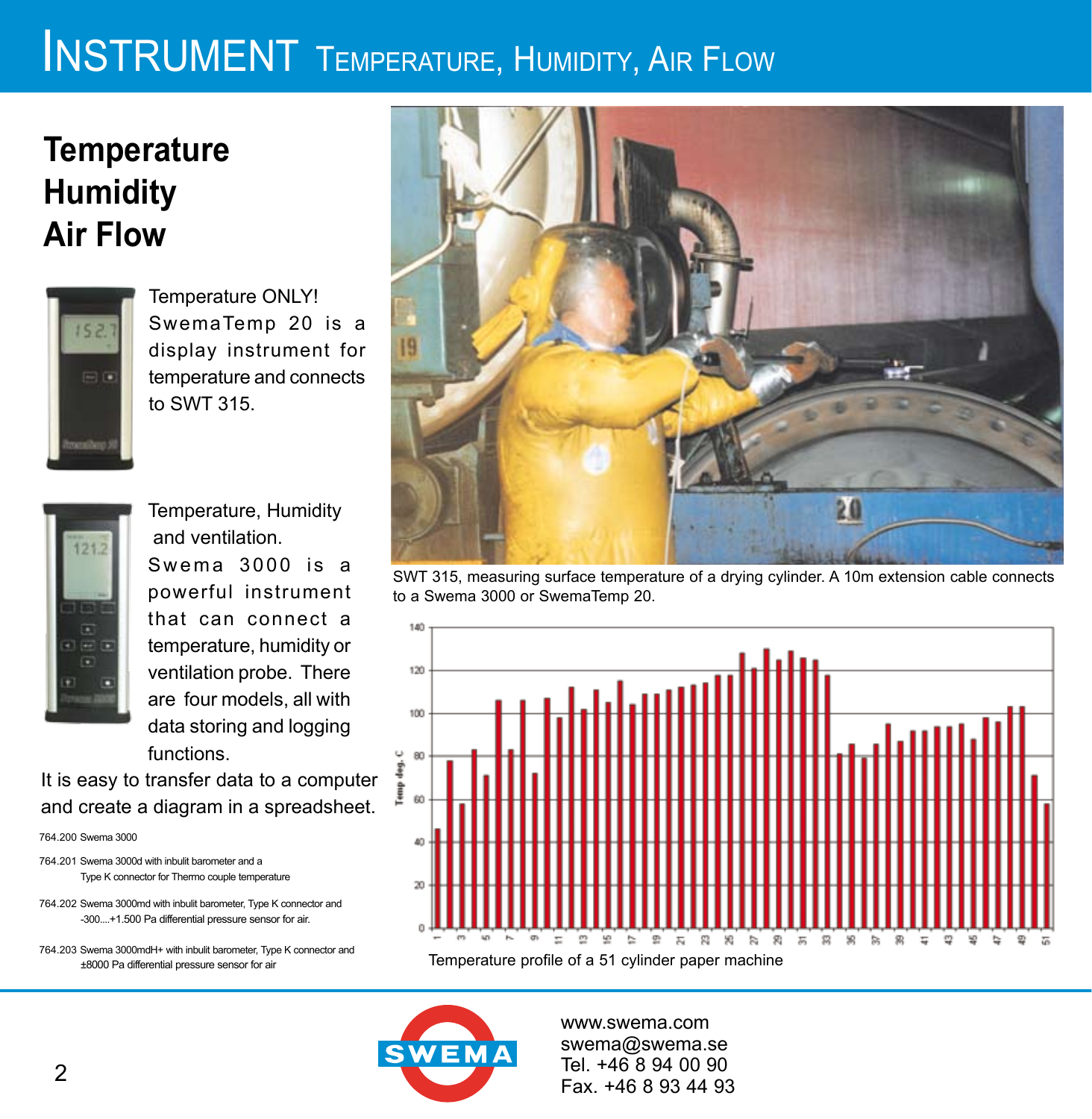# CYLINDER TEMPERATURE



#### **Paper Machine cylinder SWT 315 surface temperature**

SWT 315 is a contact temperature probe for the handheld instruments SwemaTemp 20 and Swema 3000.

SWT 315 runs on a 4-wheel wagon direct on the cylinder surface. SWT 315 is specially developed and tested for the paper industry in liaison with the Technical Institute of Lund, Sweden. It gives fast and accurate measurements of the surface temperature on drying cylinders in modern paper machines. The floating joint allows for a smooth run on the cylinder at different angles of the telescopic shaft. Due to the fact that the sensor is virtually in contact with the cylinder, with the protection for the sensor being a strong flexible metal wafer, the SWT 315 offers outstanding accuracy at high paper velocity. The sensor contact with the paper cylinder produces no adverse effects, the small amount of generated friction heat (1°C) is simply transferred to the air.

### **Technical data:**

SWT 315: Temperature: 0...200°C Accuracy:  $\pm 2$  °C or  $\pm 1,5\%$  R.V. Max speed SWT 315: 2000 m/min Response time: SWT 315:  $T_{90}$  = 7 sek, Min cylinder diameter: 150 mm Telescopic shaft: 1...2 m

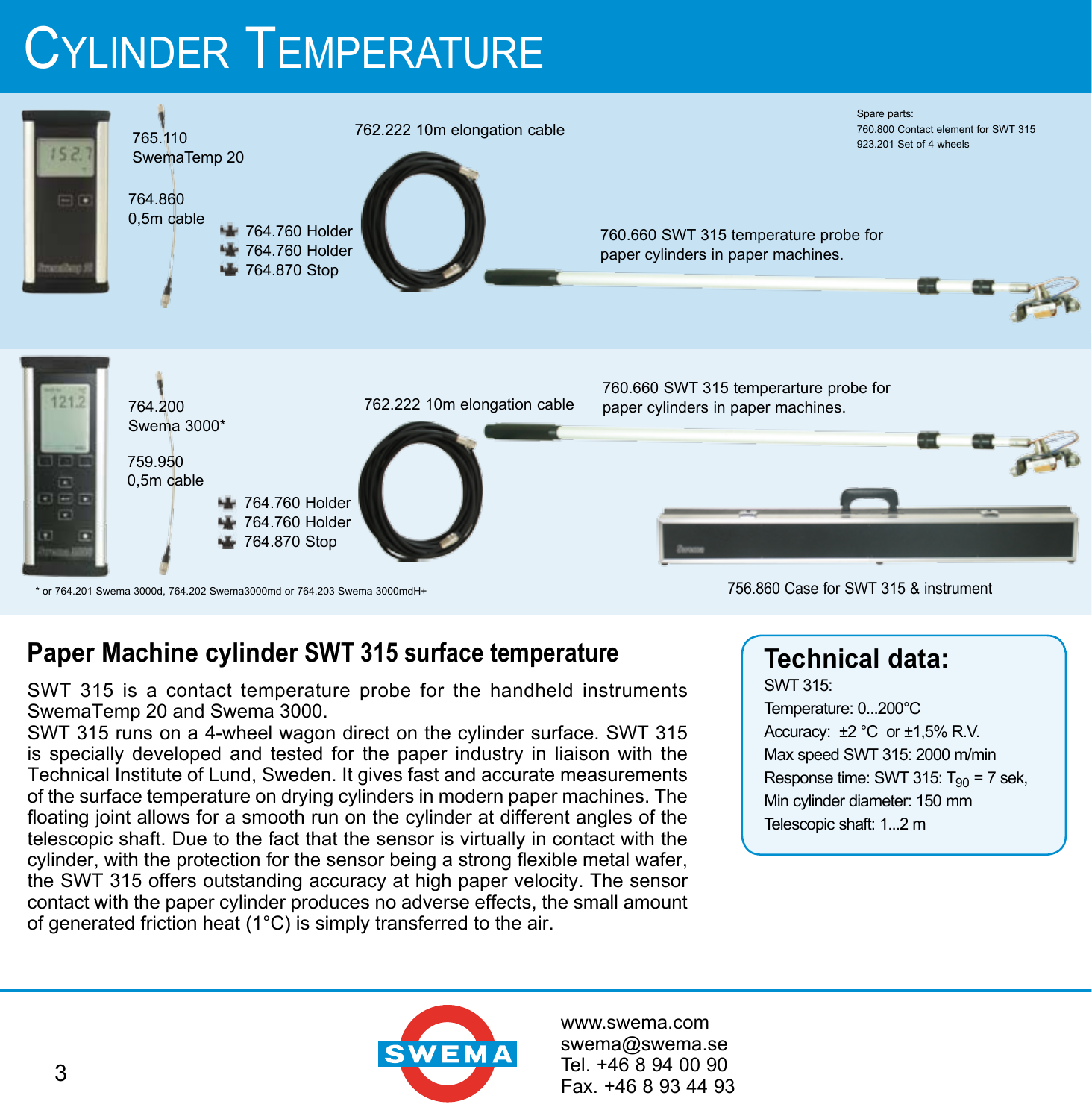# RELATIVE HUMIDITY TEMPERATURE, DEW POINT, WATER CONTENT



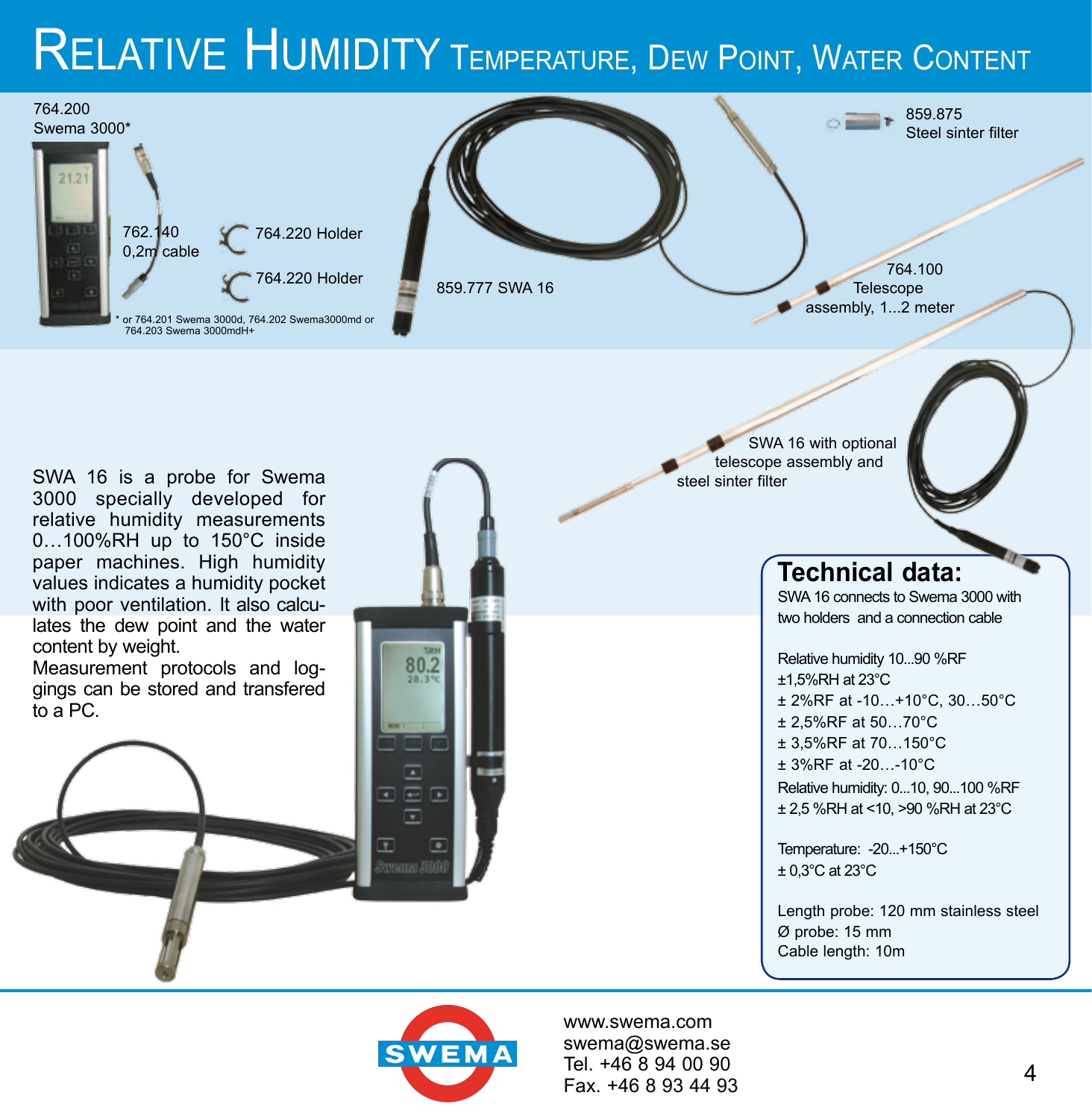# **AIR FLOW, AIR VELOCITY**





By connecting a pitot static pipe the instrument measures air velocity. The instrument can also automatically calculate the air flow when the area is known. Swema 3000md and SWA 10 measures pressure with high accuracy. An inbuilt valve automatically zero checks the pressure before saving the values. This function gives a fully position independent probe that makes them suitable for both field and laboratory measurments. Swema 3000mdH+ is a special version with higher pressure range: ±8 000 Pa.

SWA 07 has a wider pressure range than SWA 10 and Swema 3000md. However SWA 07 needs to be zero adjusted in its measuring position. SWA 07 has no inbuilt valve and therefore the pressure needs to be disconnected before zeroing.

#### **Technical data:**

Media: Clean air, Temperature 0…50°C resolution: adjustable down to 0,01 Pa **Swema 3000md, SWA 10:** Differential pressure: -300…1 500Pa 3000md: ±0,3% read value, minimum ± 0,3Pa SWA 10: ±1% read value, minimum ± 0,3Pa Max overload  $\pm$  20 000 Pa Air velocity 2...49 m/s **SWA07:**  Differential pressure: ±7 000 Pa After zeroing: ±0,3 Pa ±2% read value Max load ±35 000 Pa

Air velocity approx. 2...100 m/s Resolution: adjustable down to 0,01 Pa Position depedency: approx. 5Pa

#### **Swema 3000mdH+:**

Differential pressure: ±8 000 Pa Air velocity approx. 2...110 m/s ±1% read value, minimum ± 0,4Pa Max overload  $+$  100 000 Pa